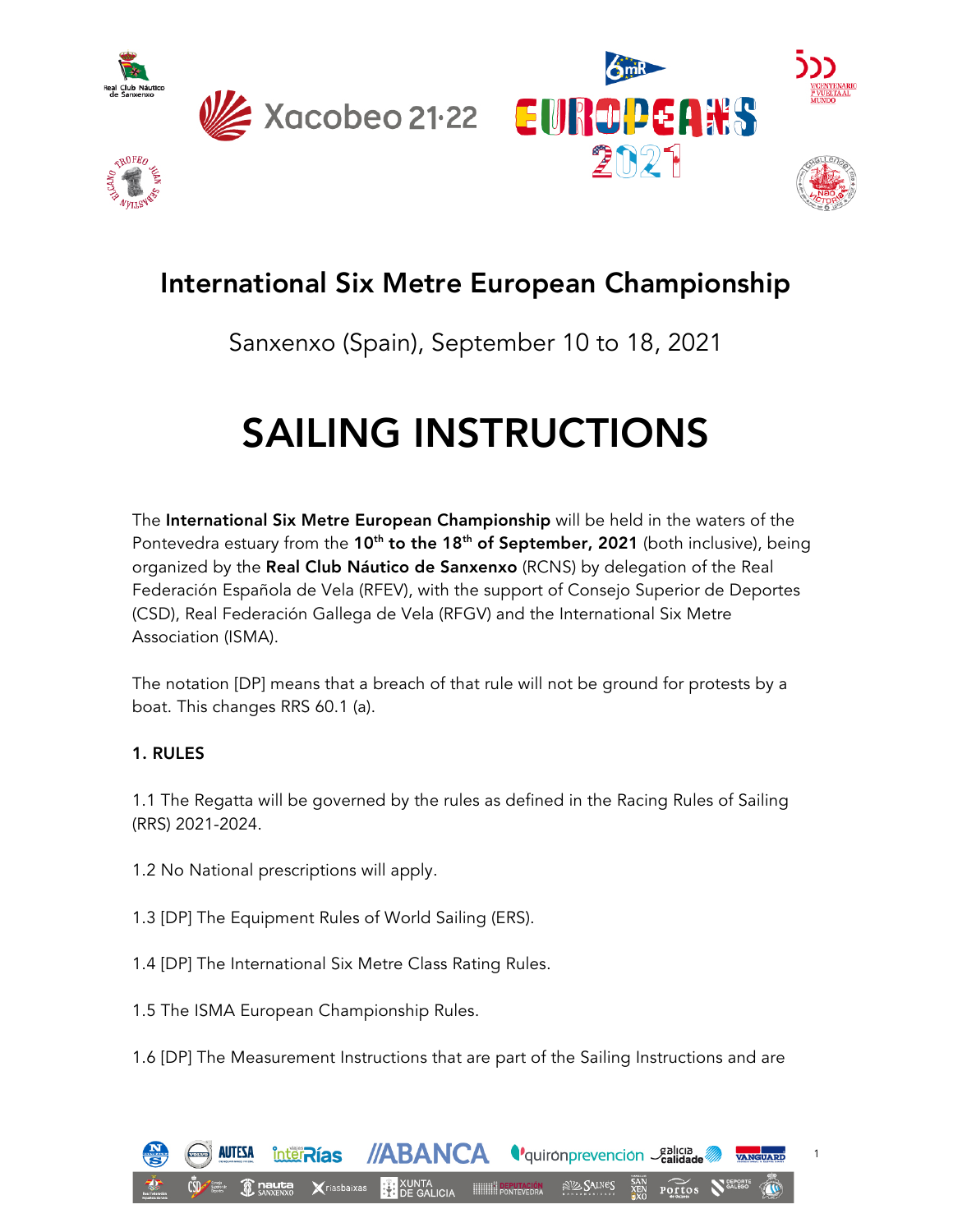









published on the ONB. Appendix C shows the minimum safety equipment required.

1.7 The following prescriptions of the RFEV to World Sailing Regulation 20 will apply to Spanish boats or boats that compete representing a Spanish yacht club:

a) 20.2.3.3. The RFEV automatically grants its approval to boats of the recognized Dinghies, Windsurf and Kiteboard classes. All other boats must obtain prior authorization from the RFEV to display individual advertising.

b) 20.8.2. When a boat responsible, intends to display individual advertising, this one will have to pay the fees published on the RFEV website: http://rfev.es/

1.8 In RRS 44.2 insert after the first sentence: However, if the offset mark has to be rounded, a boat may not take a penalty in the zone around Mark 1 or on the leg between Mark 1 and Mark 2 (offset), until she has left the offset mark. This changes RRS 44.2.

1.9 The International jury may impose suitable penalties other than disqualification for violations of rules other than Part 2 rules. This changes RRS 64.1.

# 1.10 [NP][DP] Special Rules.

(a) Boats shall not put trash in the water. Trash may be placed aboard and then disposed in the containers on land.

(b) Each participating boat may be requested by the organizing authority to carry aboard cameras, sound and a positioning system device.

(c) Each boat must have on board a smartphone with the app eStela installed and in operation during the races. The organizers will provide the access code for each boat.

1.11 [NP][DP] All competitors and staff will follow any reasonable instruction given by a Race Committee Official.

1.12 If there is a conflict between languages the English text will take precedence.

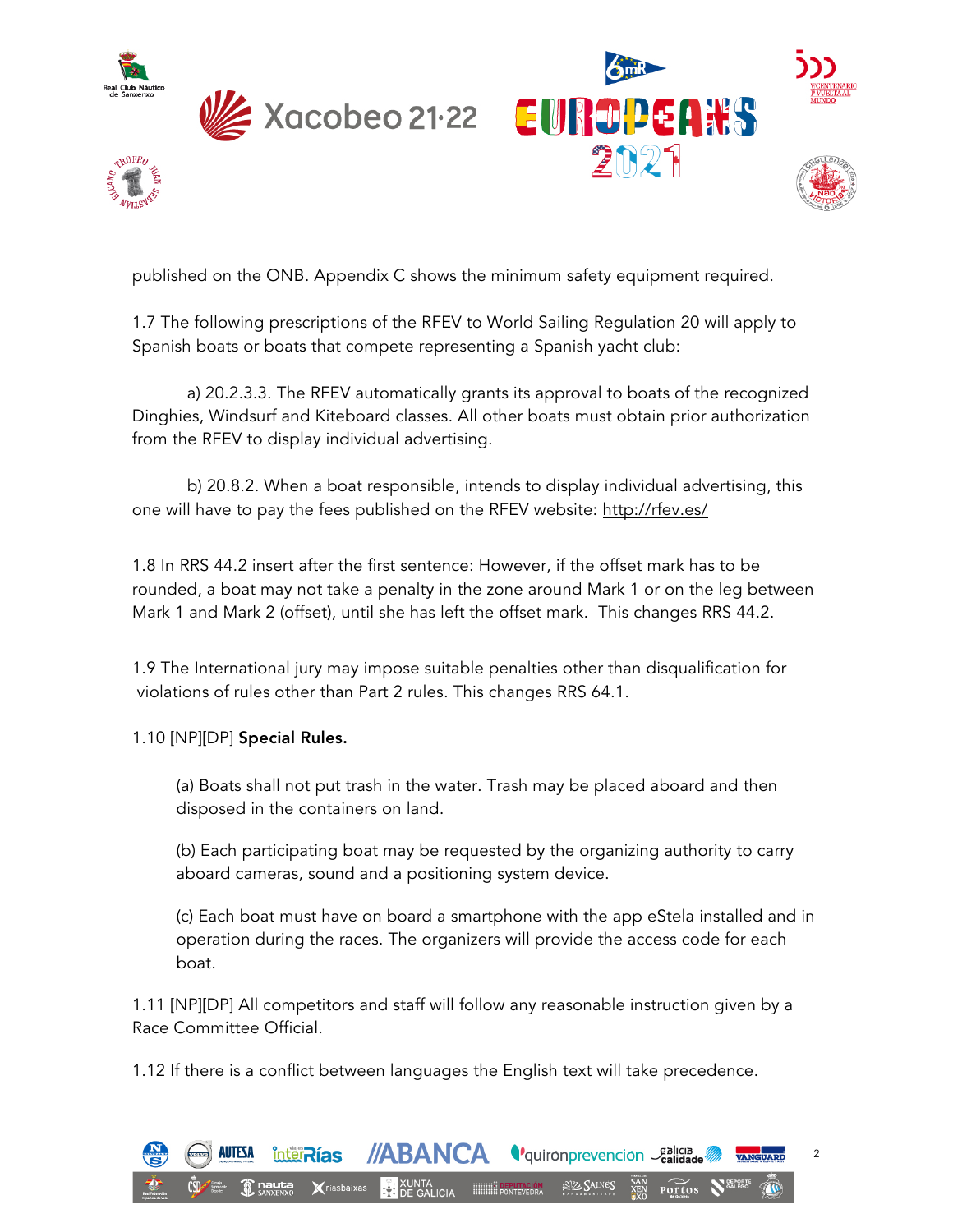





# 2. NOTICES TO COMPETITORS

2.1 Notices to competitors will be posted on the Official Notice Board (ONB) located at the Race Office, downstairs at the RCNS, and also on the Official Virtual Notice Board at the website of the event: www.6mreuropeans2021.com

#### 3. CHANGES TO SAILING INSTRUCTIONS

3.1 Any changes to the SIs will be posted no later than 2 hours before the warning signal of the first race to which they apply, except that any change to the schedule of races will be posted by 20h00 the day before it will take effect in both the physical and virtual ONB.

#### 4. SIGNALS MADE ASHORE

4.1 Signals made ashore will be displayed on the Signal Mast located on the terrace of the 3<sup>rd</sup> floor of the club house.

4.2 When AP Flag is displayed ashore, the expression "1 minute" in the definition of the race signals is replaced with "not less than 40 minutes". (This changes Signal AP of the Race Signals of RRS)

4.3 Numeral pennant 1 or numeral pennant 2 with one sound displayed at least 60 minutes before the time for the first warning signal or not later than the time the AP flag is lowered, whatever happens later, means: 'Races will be sailed in the race area 1 or 2 respectively'.

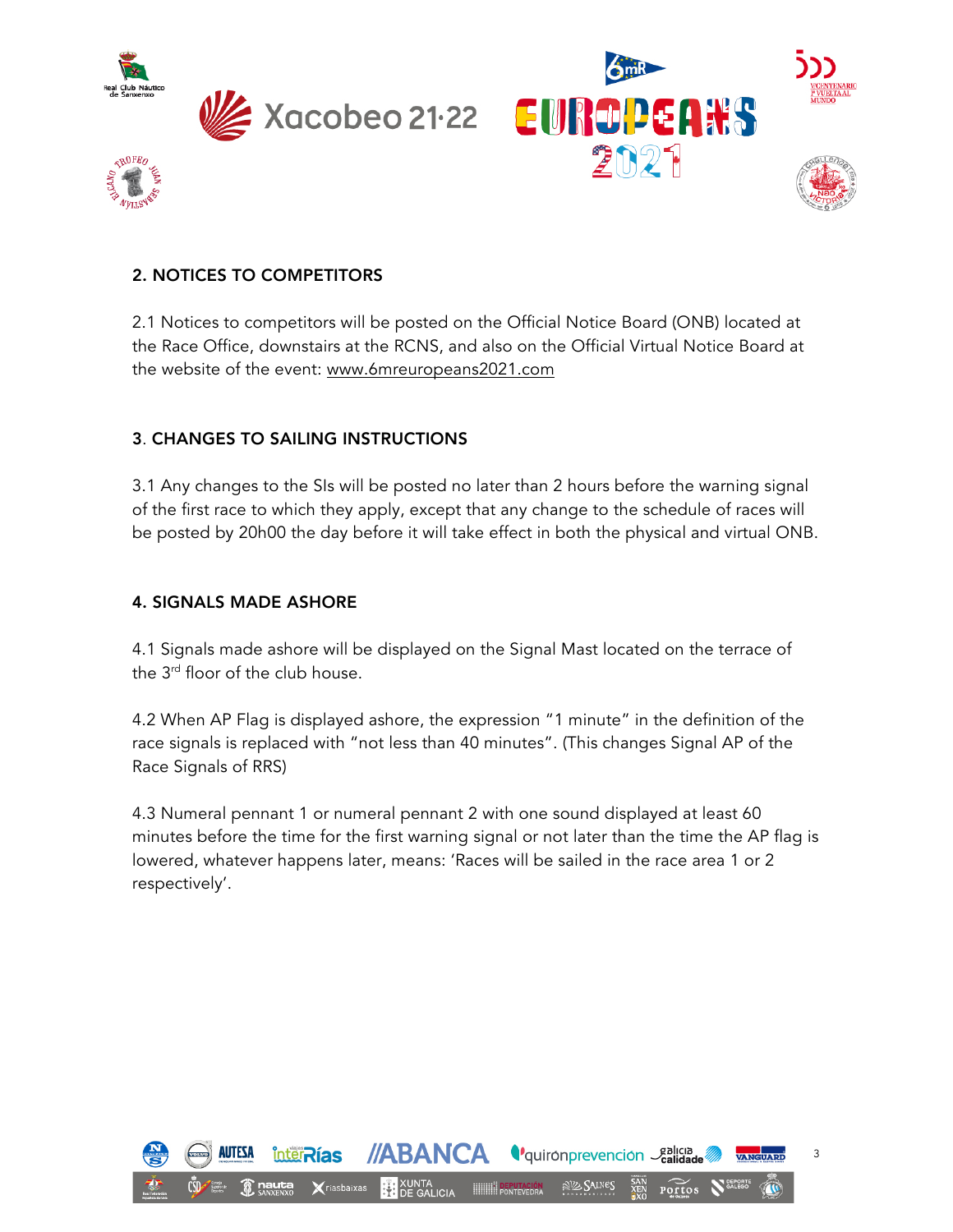









# 5. RACE SCHEDULE

#### 5.1 Racing programme.

| <b>King Juan Carlos Regatta</b> (Tune up race. There will be a separate NOR/SI for |                                       |                                          |
|------------------------------------------------------------------------------------|---------------------------------------|------------------------------------------|
| this regatta available at www.regatareyjuancarlos.com)                             |                                       |                                          |
| Day 1                                                                              | Friday, 10 <sup>th</sup> September    | Registration & Measurement for           |
|                                                                                    |                                       | Europeans                                |
|                                                                                    |                                       | 14h00 Races - King Juan Carlos I Regatta |
| Day 2                                                                              | Saturday, 11 <sup>th</sup> September  | Registration & Measurement for           |
|                                                                                    |                                       | Europeans                                |
|                                                                                    |                                       | 12h00 Races - King Juan Carlos I Regatta |
| Day 3                                                                              | Sunday, 12 <sup>th</sup> September    | Registration & Measurement for           |
|                                                                                    |                                       | Europeans                                |
|                                                                                    |                                       | 12h00 Races - King Juan Carlos I Regatta |
| 2021 6mR European Championship                                                     |                                       |                                          |
| Day 4                                                                              | Monday, 13 <sup>th</sup> September    | Final Measurements for Europeans         |
|                                                                                    |                                       | <b>Official Practice Race</b>            |
|                                                                                    |                                       | <b>Opening Ceremony</b>                  |
| Day 5                                                                              | Tuesday, 14 <sup>th</sup> September   | Race 1 - Race 2                          |
| Day 6                                                                              | Wednesday, 15 <sup>th</sup> September | Race 3 - Race 4                          |
| Day 7                                                                              | Thursday, 16 <sup>th</sup> September  | Race 5 - Race 6                          |
| Day 8                                                                              | Friday, 17 <sup>th</sup> September    | Race 7                                   |
| Day 9                                                                              | Saturday, 18 <sup>th</sup> September  | Race 8                                   |
|                                                                                    |                                       | <b>Prize Giving Ceremony</b>             |

5.2 Eight races are scheduled. Two races per day are scheduled, except on Friday  $17<sup>th</sup>$ September and Saturday 18<sup>th</sup> September, when only one race per day is scheduled. Additional races may be sailed due to exceptional circumstances on condition that the racing programme of the event will not become more than one race ahead of schedule.

5.3 The scheduled time of the warning signal for the first race each day is 12h00.

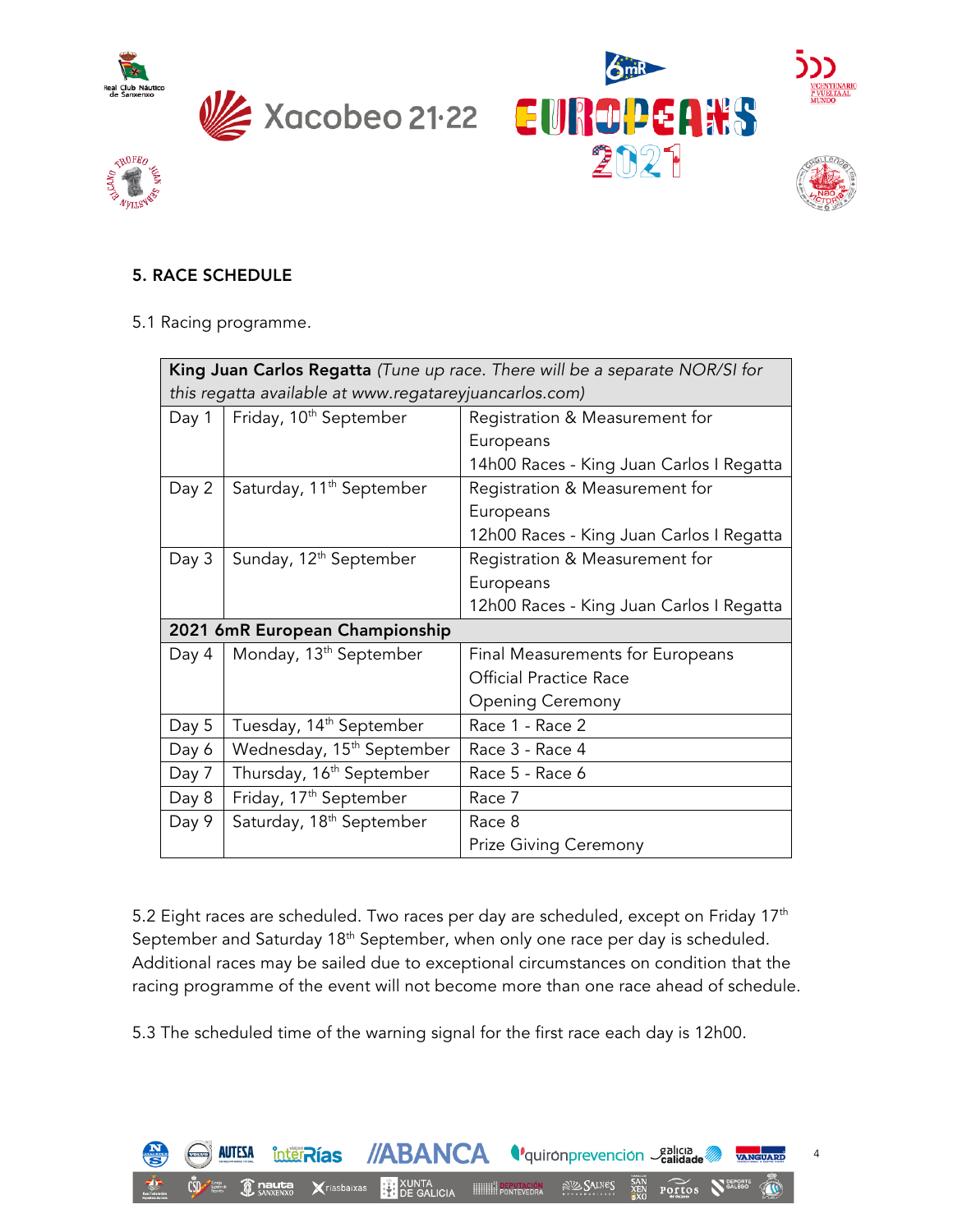









5.4 On Saturday 18<sup>th</sup> of September no warning signal will be displayed after 15h00 (being understood that such a warning signal from one of the classes entails the continuity of the procedure for the other class.)

5.5 There will be separate starts for both divisions (Open and Classics), with an interval of 10 minutes between the two starts. The Race Committee may vary this interval if necessary.

5.6 The warning signal for a race in the same day will be made as soon as possible. To alert boats that a race or sequence of races will begin soon, an orange flag will be displayed with one sound at least five minutes before the warning signal is made.

# 6. CLASS FLAGS

6.1 The class flag for OPEN Division will be D (Delta)

6.2 The class flag for CLASSIC Division will be E (Echo)

# 7. RACING AREAS

7.1 Appendix A shows the approximate location of the racing area, set in the waters of the Pontevedra estuary.

The starting area will be located as indicated in Appendix A, with two possible race areas (1 and area 2). The designated race area will be communicated as per the SI 4.3

7.2 The starting area is defined as the rectangle covering an area of 100 metres to leeward and to windward of the starting line, and 50 metres outwards of each end of the line.

7.3 The Race Course is defined as the surface of a polygon whose edge exceeds by 100 meters the shortest theoretical course that a boat could make in racing.

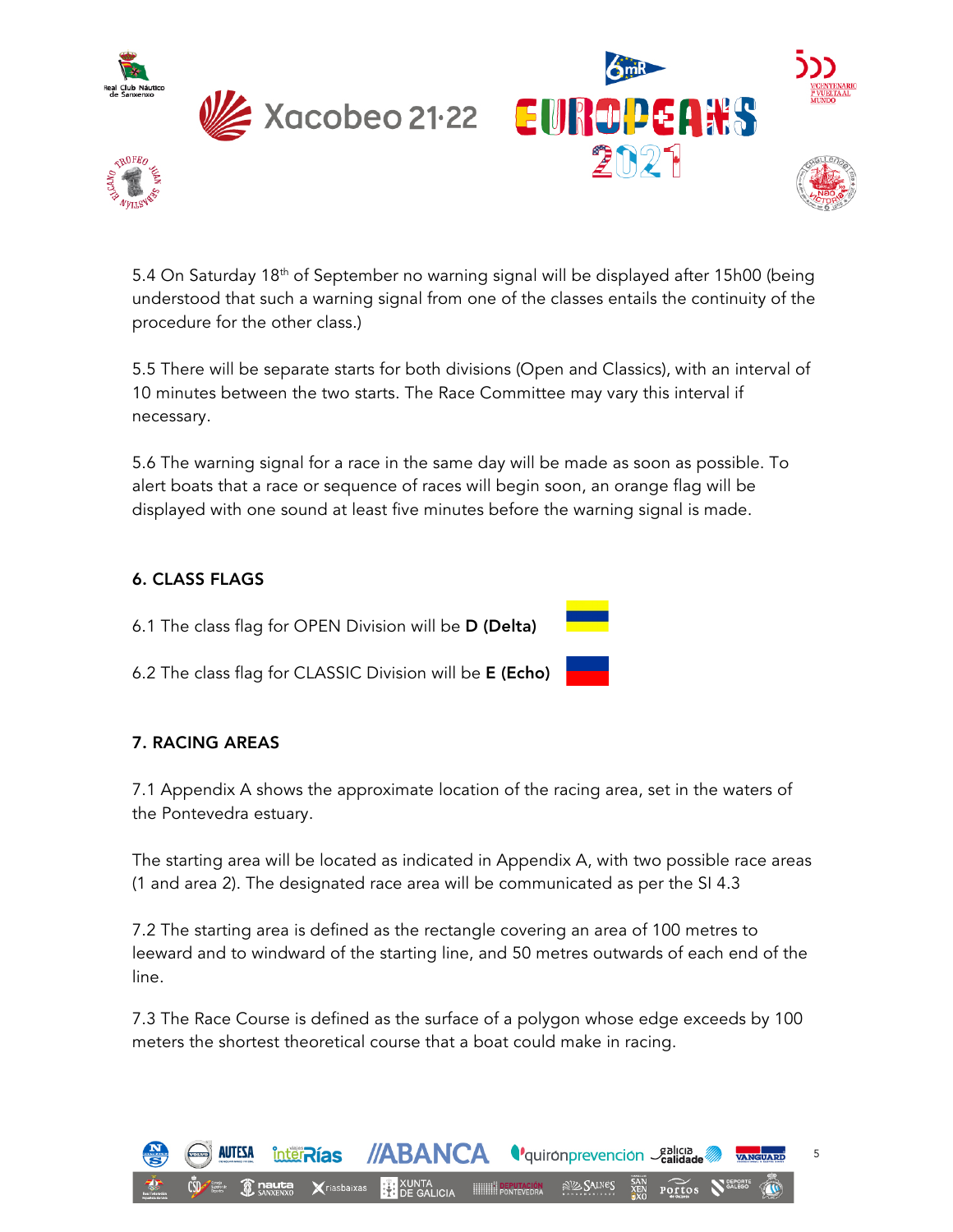





# 8. COURSES

8.1 Appendix B shows the W/L courses, including the order in which the marks are to be passed or rounded, and the side on which each mark has to be left.

8.2 No later than the warning signal the Race Committee will may signal the approximate bearing to the first mark, broadcasting this information also via VHF 69.

8. 3 Depending on the weather conditions, the distance of each leg (except offset 1-2) will be between 1.3 and 2.0 nautical miles in order to achieve the intended duration of the race.

8.4 The races may be shortened only when a minimum of three legs have been sailed (not taking into account offset 1-2).

8.5 The gate (3S/3P) may be substituted by a single mark, in that case this one shall be left to port.

# 9. MARKS

9.1 COURSE MARKS: Marks 1, 2 & 3 (S/P) will be conical yellow buoys.

9.2 CHANGE OF COURSE MARK will be a conical red buoy.

9.3 **STARTING MARKS:** Race Committee vessel at the starboard end of the line and pin boat on the port end, both displaying an orange flag.

9.4 FINISHING MARKS: Race Committee vessel displaying a blue flag and a cylindrical orange buoy.

9.5 A Race Committee vessel announcing a change of course -as indicated on SI 11.2- is considered as a course mark

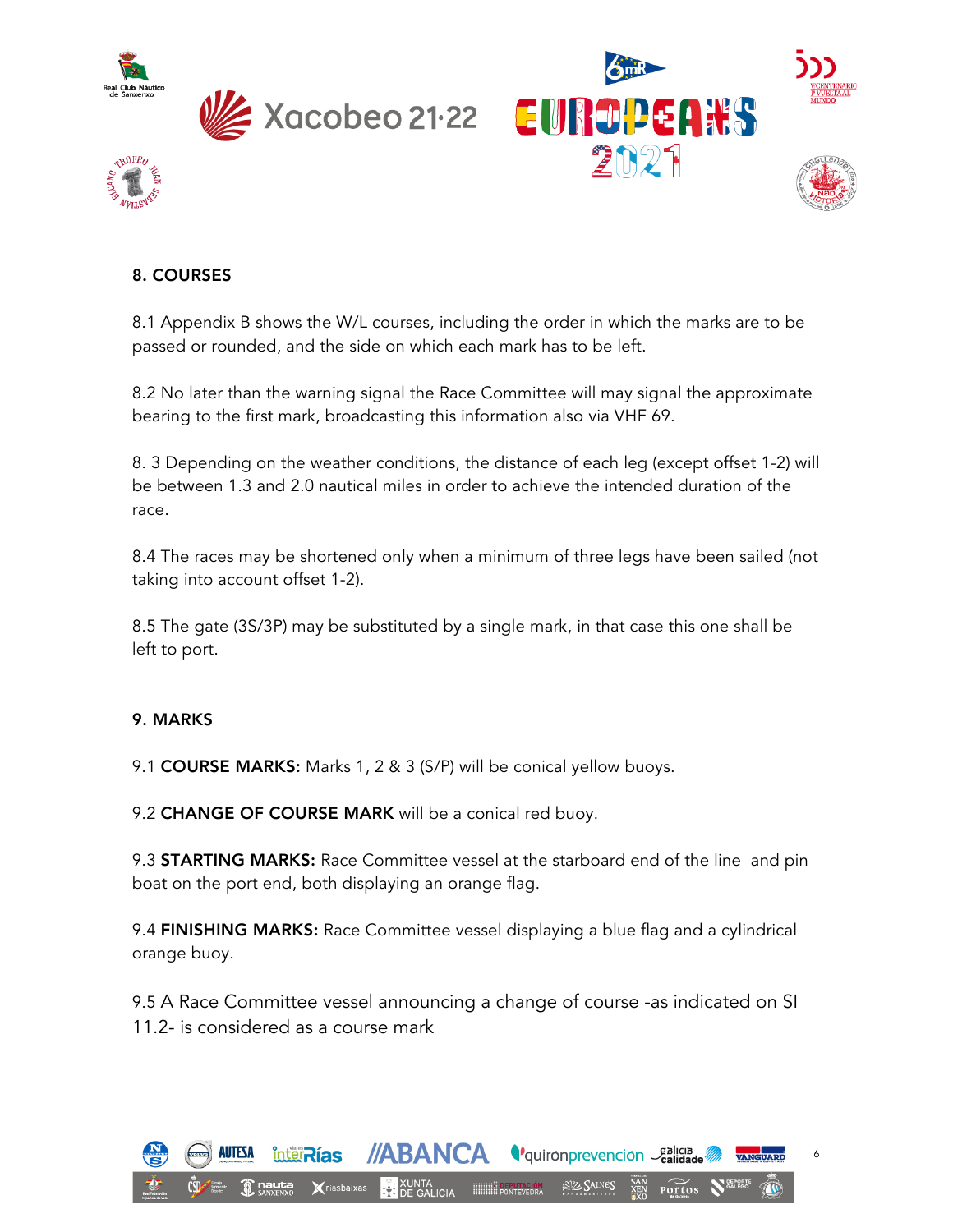





# 10. THE START

10.1 **Starting line:** The starting line will be between the masts displaying orange flags in the starting marks.

10.2 Races will start using the following signals:

| Minutes before<br>starting signal | <b>Visual signal</b><br>displayed | <b>Visual signal</b><br>removed | Sound signal | <b>Means</b>                   |
|-----------------------------------|-----------------------------------|---------------------------------|--------------|--------------------------------|
| 10                                | Orange flag                       |                                 |              | Warning signal<br>in 5 minutes |
| 5                                 | Class flag                        |                                 |              | Warning signal                 |
| 4                                 | P, I, U or Black<br>flag          |                                 |              | Preparatory<br>signal          |
|                                   |                                   | P, I, U or Black<br>flag        | 1 long       | 1 minute                       |
|                                   |                                   | Class flag                      |              | Starting signal                |

10.3 A boat starting later than 4 minutes after her starting signal will be scored Did Not Start (DNS) without a hearing. This changes RRS A4 and A5.1

10.4 [NP](DP) Boats whose warning signal has not been made shall avoid the starting area and either side of the starting line (see SI 7.3)

10.5 In the case of unfavourable conditions the Race Committee boat may maintain her position by using the engine.

# 11. CHANGE OF THE NEXT LEG OF THE COURSE

11.1 To change the next leg of the course, the Race Committee will lay a new red mark (or move the finishing line) and remove the original mark as soon as practicable or move the gate marks.

In order to maintain the course configuration, any mark that needs to be rounded may be

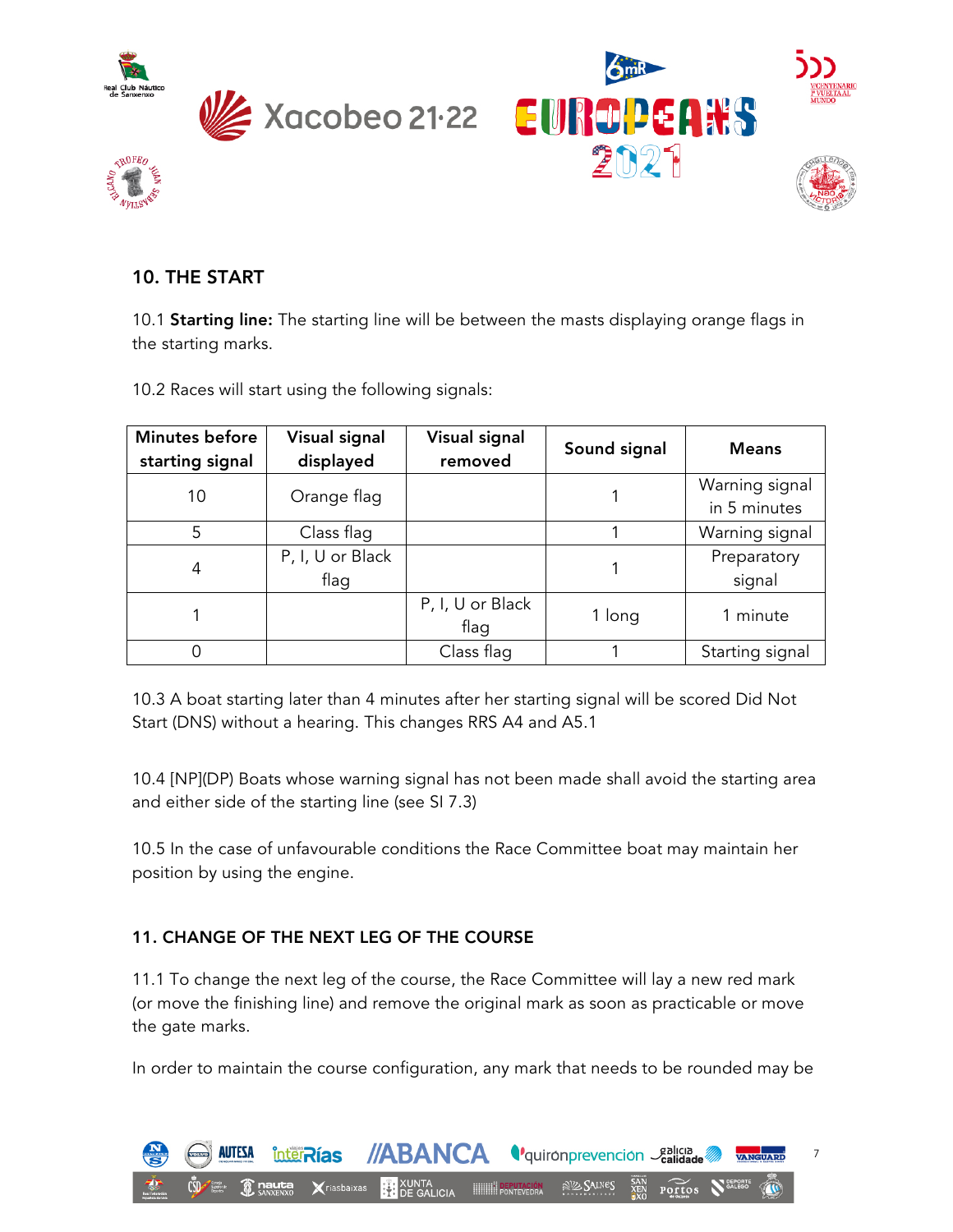







repositioned after rounding the new mark.

When in a subsequent change a new mark is replaced, it will be replaced by a mark with the original colour and shape.

11.2 Except at a gate, boats shall pass between the race committee boat signalling the change of the next leg and the nearby mark, leaving the mark to port and the race committee boat to starboard.

11.3 A change to the position of mark 1 will remove the mark 2 (Offset).

# 12. THE FINISH

12.1 The finishing line is between a staff in a RC vessel displaying a blue flag and a cylindrical orange buoy.

12.2 The Race Committee boat at the finishing line can maintain her position by using the engine.

# 13. PENALTY SYSTEM

13.1 RSS 44.1 and P2.1 are changed so that the Two-Turns Penalty is replaced by the One-Turn Penalty.

13.2 A boat that has taken a penalty or has retired must complete an acknowledgement form at the race office within the protest time limit or as soon as possible (addition to RRS 44).

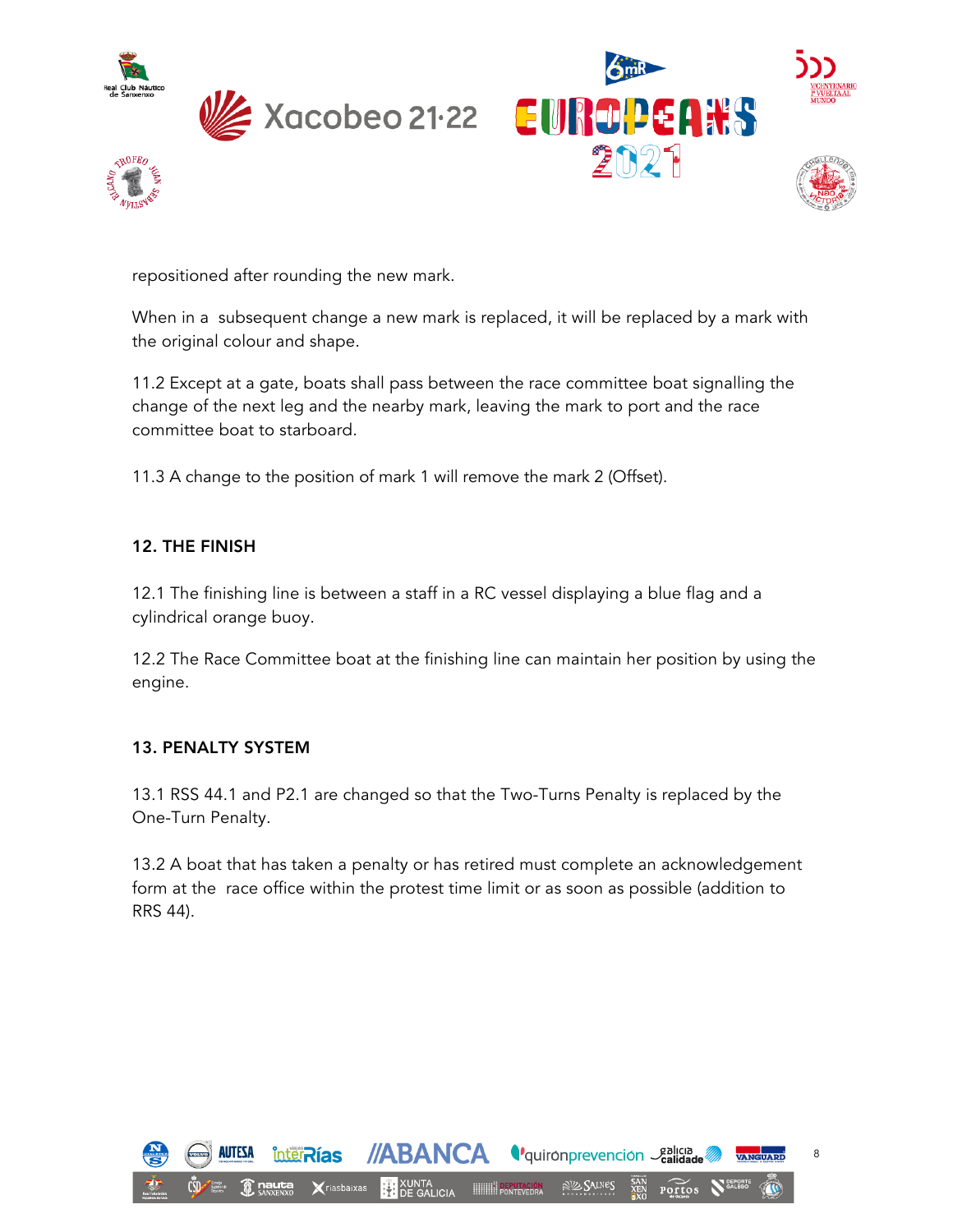





#### 14. TIME LIMITS AND TIME TARGETS

14.1 Time limits and target times will be as follows:

| <b>Class</b>      | <b>Time limit</b> | Mark 1 time limit   Target time |        |
|-------------------|-------------------|---------------------------------|--------|
| <sup>I</sup> Open | 150 min           | 50 min                          | 80 min |
| <b>Classics</b>   | 150 min           | 55 min                          | 80 min |

14.2 If no boat has passed Mark 1 within the Mark 1-time limit, the race will be abandoned. Failure to meet the target time will not be grounds for redress. This changes RRS 62.1(a).

14.3 Boats failing to finish within 30 minutes after the first boat of each class sails the course and finishes, will be scored DNF without a hearing. This change RRS 35, A4 and A5.1

#### 15. REQUESTS FOR REDRESS

15.1 A boat that finishes and that has the intention to protest shall inform (by voice or via VHF 69) the RC boat on the finish line right after finishing until her intention has been recognized by the RC and identifying those boats she intends to protest against. Addendum to RRS 61.1 (a).

15.2 A boat that retires or does not finish and has the intention to protest shall inform the Race Office (downstairs at the club house) as soon as possible after her arrival on shore by indicating the sail number of the boat she intends to protest against.

Protest forms are available at the Race Office.

Protests and requests for redress or reopening shall be delivered there within the protest time limit.

15.3 The protest time limit is 60 minutes after the last boat has finished the last race of the day or the Race Committee signals no more racing that day, whichever is the later.

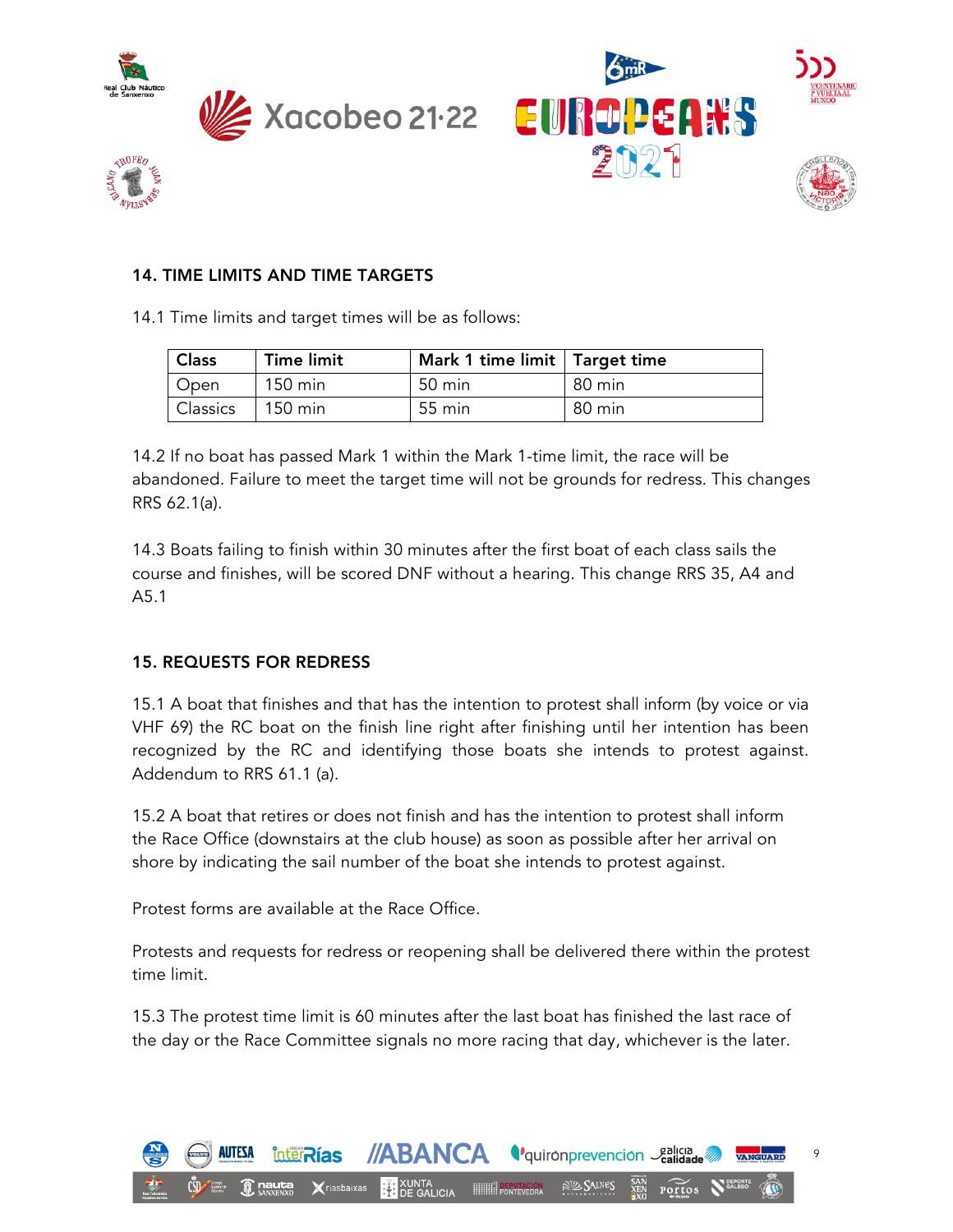









The exact time will be immediately indicated in both the physical and virtual ONB.

15.4 Notices will be posted no later than 30 minutes after the protest time limit on the ONBs to inform competitors of hearings in which they are parties or named as witnesses. Hearings will be held in the Jury room, located near from the Race Office.

15.5 A list of boats that have been penalized for breaking RRS 42 and under SI 1.7 will be posted.

15.6 Decisions of the International Jury will be final as provided in RSS 70.5.

# 16. SCORING

16.1 Eight races are scheduled. The European Championship will be valid if five races have been completed.

16.2 a) When fewer than six races have been completed, a boat's series score will be the total of her race scores.

b) When six or more races have been completed, a boat's series score will be the total of her race scores excluding her worst score.

16.3 There will be two independent rankings: Open and Classics.

16.4 To request correction of an alleged error in posted race or series results, a boat shall complete a 'scoring enquiry form' available at the Race Office.

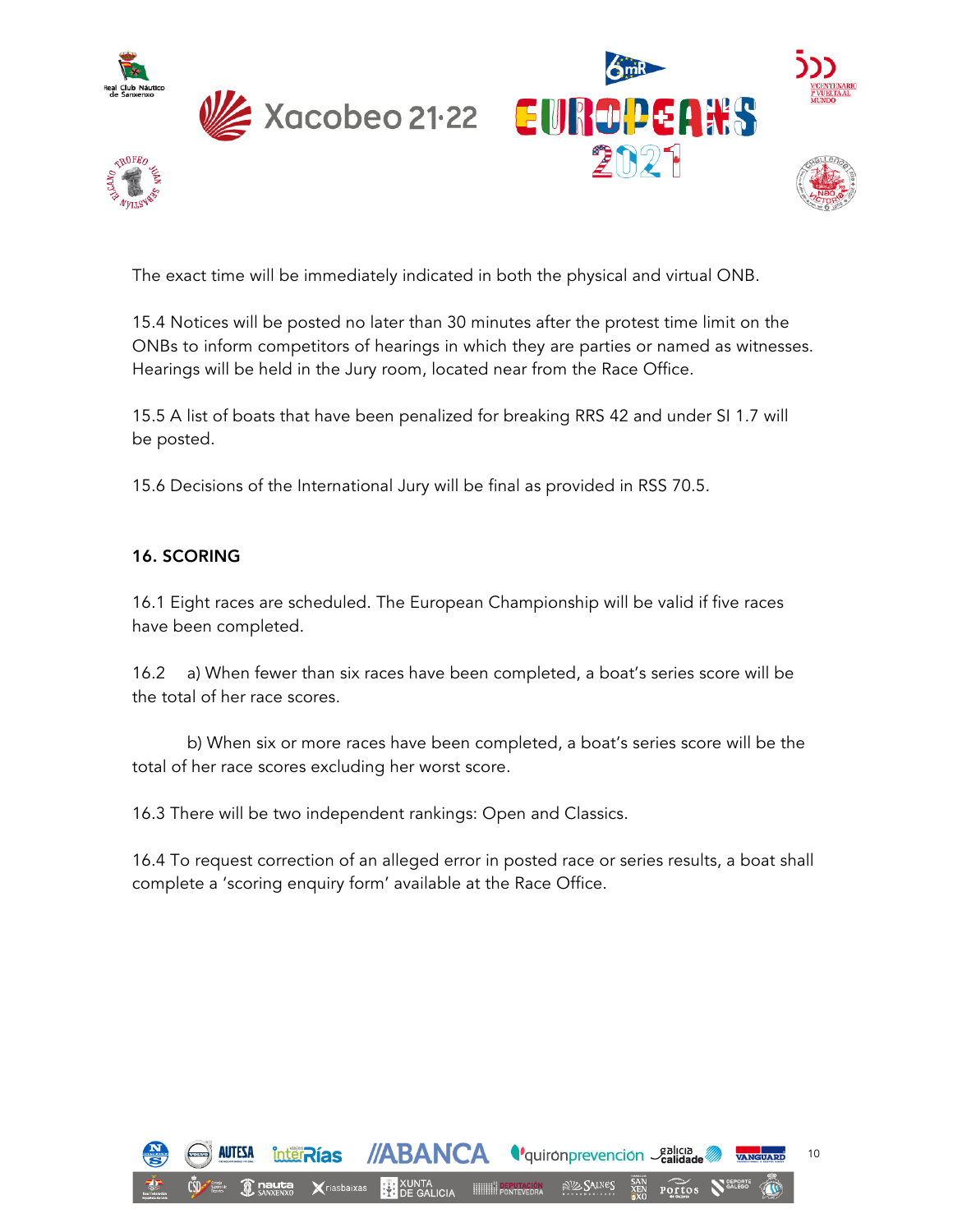

 $v_{\rm{HIS}}$ 







# 17. SAFETY REGULATIONS [NP][DP]

17.1 Boats arriving for any reason at a point ashore other than the RCNS are requested to report immediately to:

| RCN Sanxenxo                        | 609 98 88 86 | VHF 09             |
|-------------------------------------|--------------|--------------------|
| <b>IPRO</b>                         | 608 82 30 36 | IVHF <sub>69</sub> |
| Maritime Rescue Coordination Center | 900.202.202  | VHF 10 / 16        |

17.2 Boats not leaving the harbour for the races of the day, not starting, or retiring from a race shall inform the Race Committee as soon as possible. If they are on the water, they will inform via VHF 69.

17.3 All boats shall return only to their allocated moorings.

17.4 To facilitate the search and rescue operations, boats asking for help are requested to signal their position and their identifying external details.

17.5 The Maritime Rescue Coordination Center broadcasts a local weather report daily on VHF 11 at the following local times:

| 08h15 | 12h15 | 16h15 | 20h15 |
|-------|-------|-------|-------|
|       |       |       |       |

17.6 All competitors shall carefully comply with this sailing instruction. Otherwise they can be requested to pay the expenses of search and rescue operations.

# 18. REPLACEMENT OF CREW AND EQUIPMENT [NP]

18.1 Boats wishing to replace a crew member during the championship shall inform the Race Committee. Replacement of another crew member will not be allowed without prior approval of the Race Committee.

18.2 Substitution of damaged or lost equipment that must be measured, is only allowed with approval of the Technical Committee.

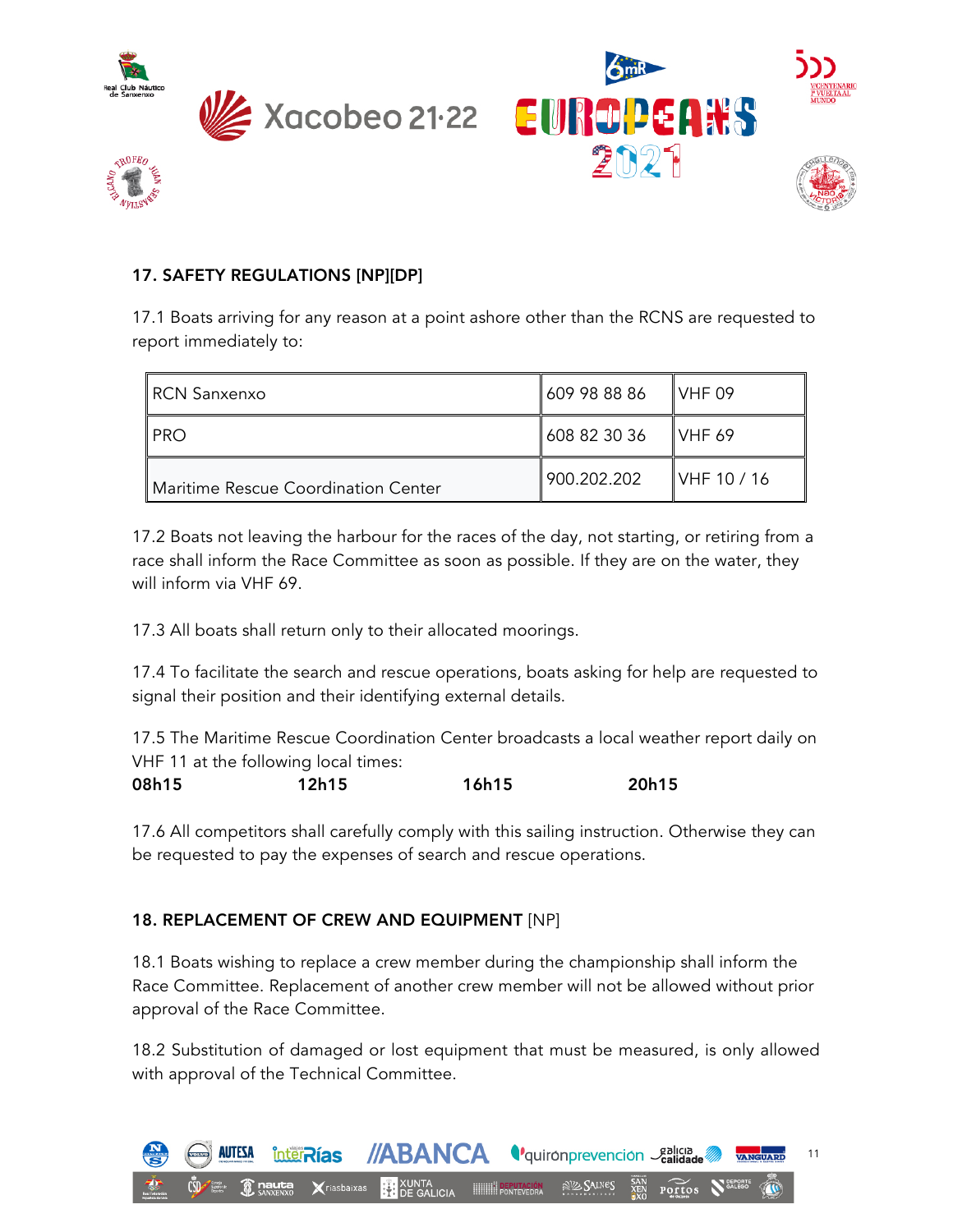





# 19. EQUIPMENT AND MEASUREMENT CHECKS

19.1 A boat may be inspected by the Technical Committee at any time for compliance with the class rules.

# 20. OFFICIAL BOATS

20.1 The official boats will be identified by displaying flags as follows:

| Race Committee Boat      | Yellow Flag                             |
|--------------------------|-----------------------------------------|
| Jury boats               | White flag with letters "JURY" in black |
| Technical Committee boat | White flag with letters "TC" in black   |

# 21. SUPPORT BOATS (DP) [NP]

21.1 All support boats shall display their national flag. Team leaders, coaches and other support personnel shall stay outside areas where boats are racing from the time of the preparatory signal for the first class to start until all boats have finished or the Race Committee signals a postponement, a general recall or an abandonment.

# 22. HAUL-OUT RESTRICTIONS (DP) [NP]

22.1 From 20h00 on the day before the beginning of the races and until after the last race of the regatta, boats shall not be hauled out, except with and according to the terms of prior written permission of the PRO.

22.2 In the event of an urgent need to haul-out, the person in charge of the boat will do everything possible to communicate via radio, telephone or otherwise with the PRO and, if this is not achieved, authorization may be requested later.

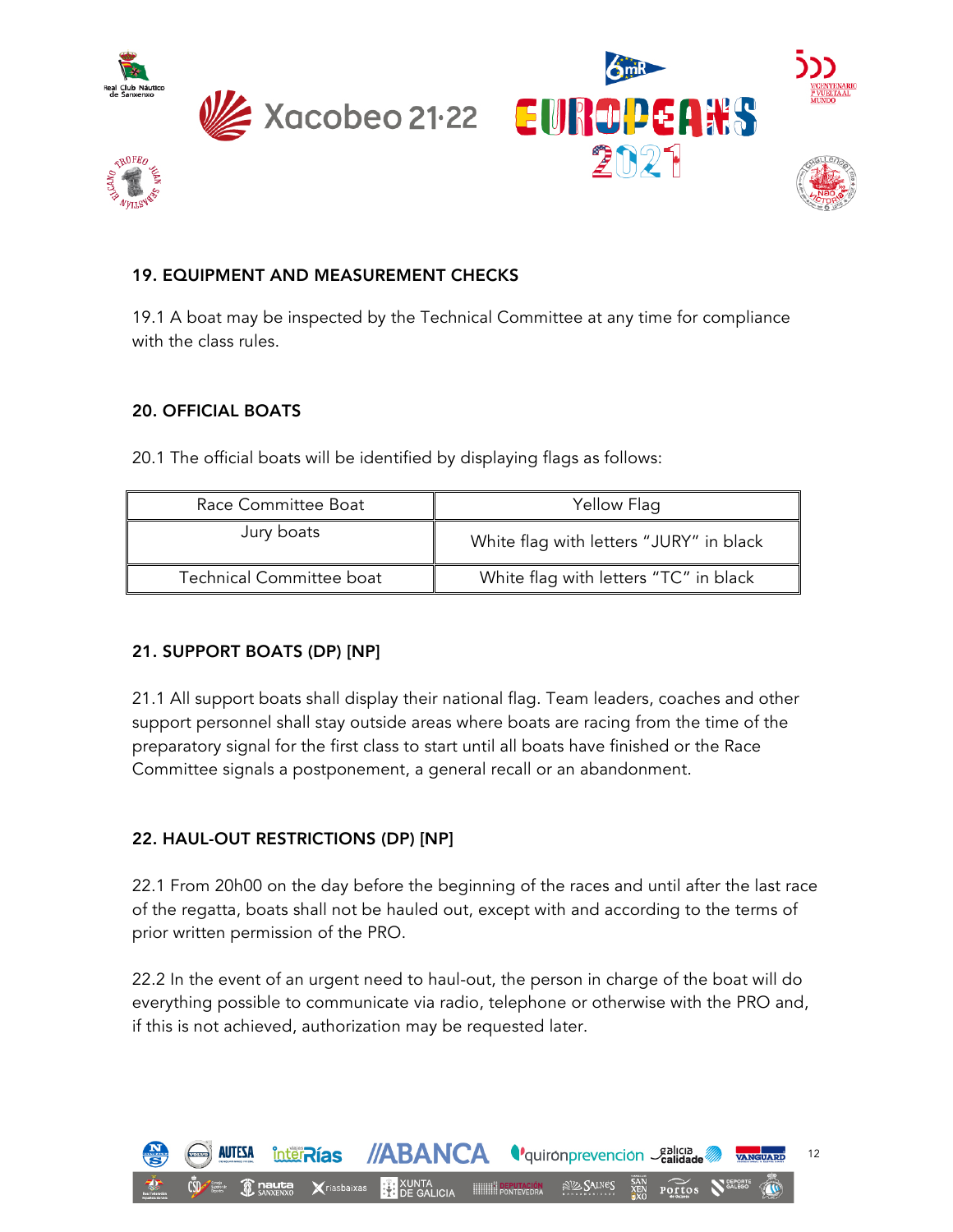





#### 23. RADIO COMMUNICATION (DP)

23.1 Except in an emergency, a boat shall neither make voice nor data transmissions while racing nor receive voice or data communications not available to all boats.

23.2 The Race Committee will make use of VHF 69 to make announcements to competitors.

23.3 30 minutes before the time of the preparatory signal for the first race of the day, the Race Committee will emit, if possible, a time check in that channel.

#### 24. PRIZES

24.1 Trophies will be awarded in accordance with the International Six Metre Championship Rules for the European Championship:

The Juan Sebastián de Elcano Trophy offered by the Spanish Navy in commemoration of the 500 Anniversary of the First Circumnavigation of the Earth and awarded to the winning yacht in the Classic Division.

The Xacobeo 21 Trophy offered by the Xunta de Galicia (Galician Government) and awarded to the winning yacht in the Open Division.

The Coppa Giovanelli awarded to the winning yacht in the Open Division.

The President Woodrow Wilson Trophy awarded to the highest placed Classic yacht. For the purpose of this trophy, Classic is defined as a boat first constructed and/or certificated before December 31, 1965 and built according to Class rules and guidelines. Replicas of such yachts whose construction has been endorsed by the International Six Metre Association Classics and Technical Committees are also eligible to compete.

The August Ringvold Memorial Trophy awarded to the highest placed Classic yacht built to the First (1907-1919) or Second (1919-1933) International Rule which retains its original underwater configuration. All yachts in this category must also carry a valid and current

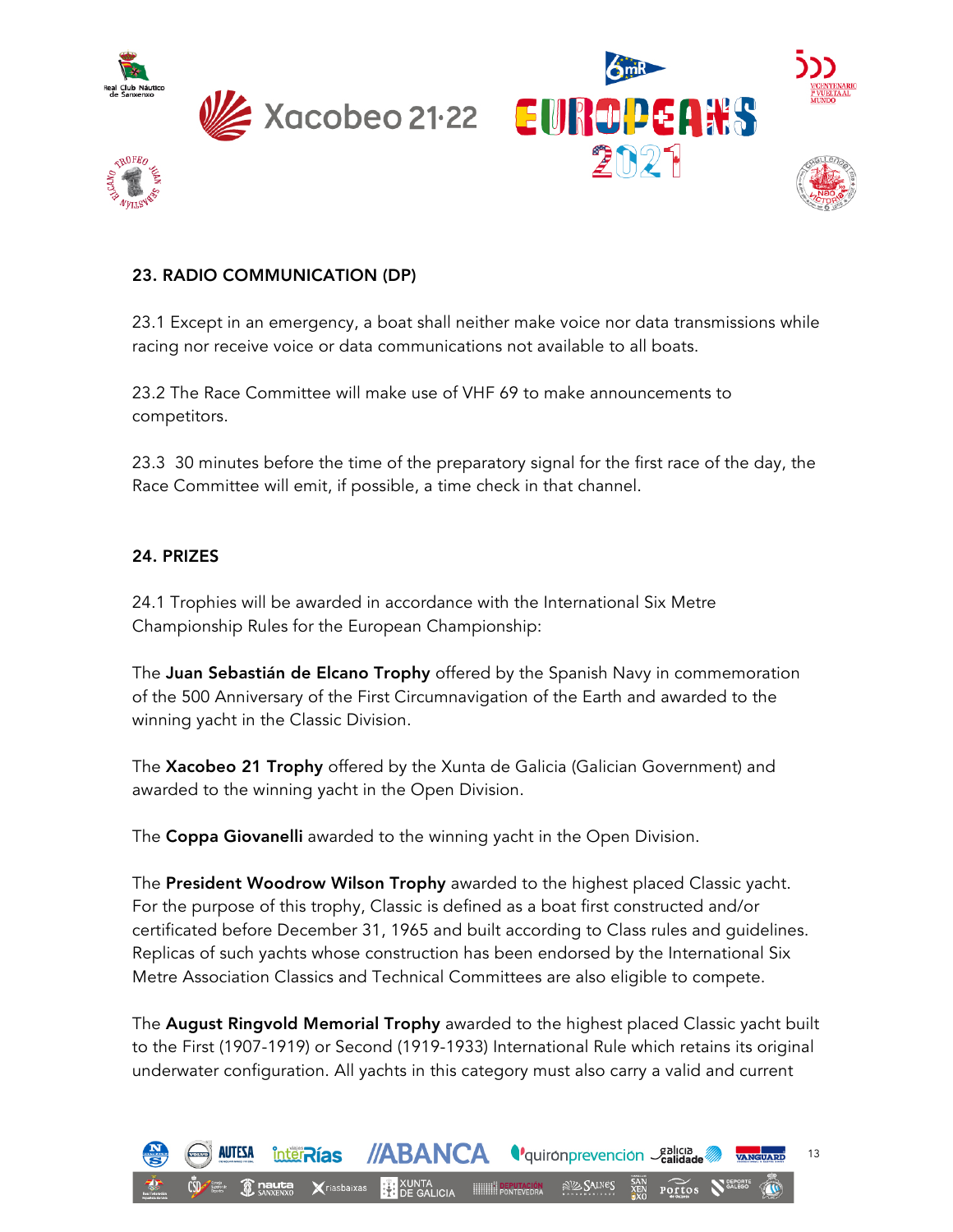





measurement certificate.

The Lucie Trophy awarded to the highest placed yacht at the end of racing which includes a woman as helmsperson or crew. In the event of a tie, the tied boat with the most women wins the Trophy.

The **Nelson Trophy** awarded to the highest placed boat among those first constructed and certificated as a Six Metre between 1966 and 6 September 1979 (the date of the first race of the 1979 World Championships) inclusive, which have had no alteration to their underwater shape other than permitted modifications to the rudder.

The Merula Trophy awarded to the highest placed Classic yacht built to the First (1907- 1919) International Rule which retains its original underwater configuration. All yachts in this category must also carry a valid and current measurement certificate.

The **Astor Cup** awarded to the highest placed boat at the end of racing which includes a person aged 25 years or under as helmsperson or crew. In the event of a tie, the Cup will be awarded to the yacht with the most wins. If the result remains a tie, the tied scores shall be resolved by the method reasonably and fairly determined by the Race Committee of the event.

The Shipshape Trophy awarded to the official practice race's winning yacht in the Open Division.

The Maharajah of Djeezupuhr Trophy awarded to the official practice race's winning yacht for the Classic Division.

The complete list of trophies will be posted on the Official Notice Board.

24.2 The Social Events scheduled during the racing days will be posted on the ONB

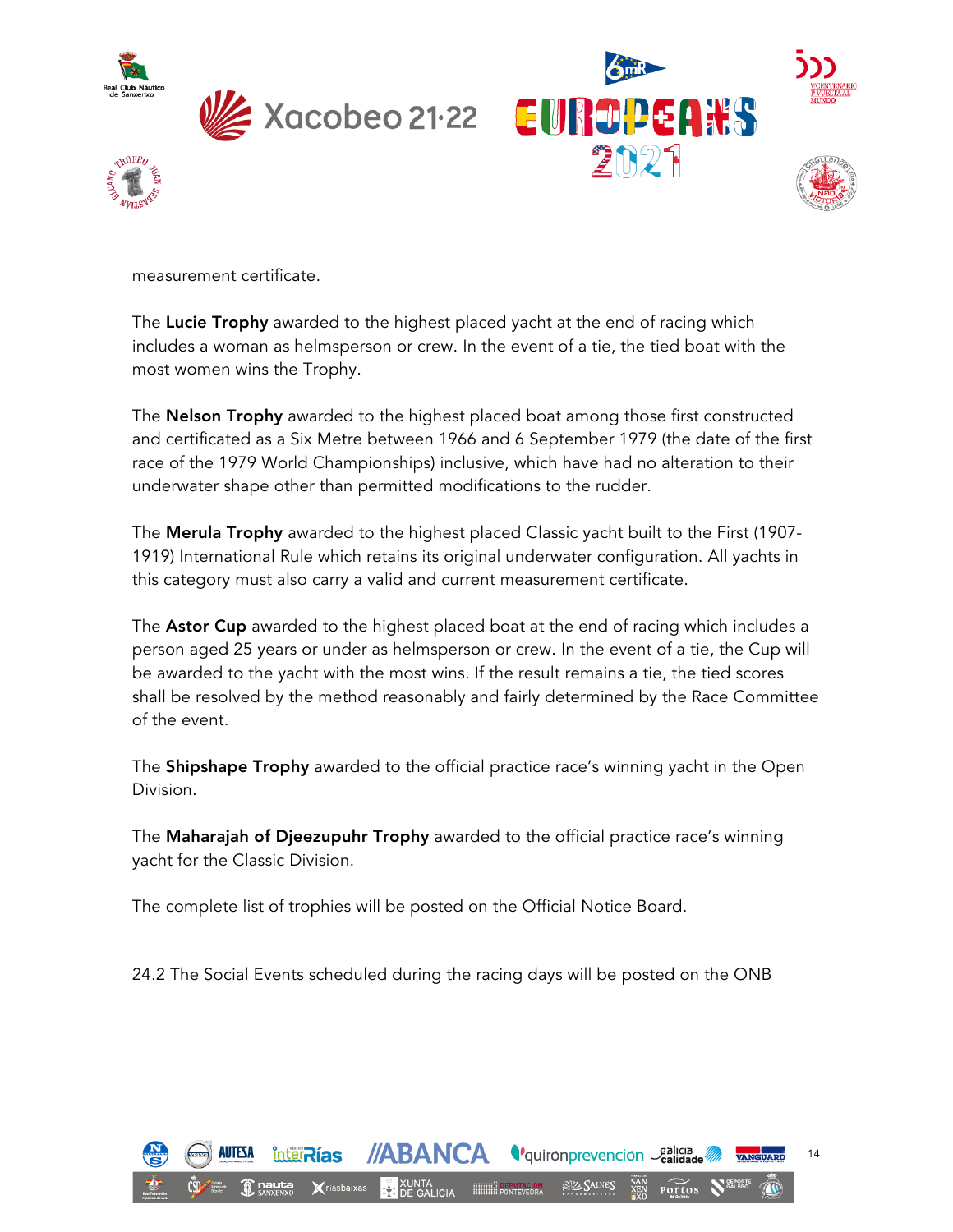





#### 25. DISCLAIMER OF LIABILITY

25.1 All competitors participate in the regattas entirely at their own risk and responsibility. See RRS 3 – Decision to Race.

APPENDIX A

RACING AREA

Race Areas following a preference order

1 = Racing area Pennant 1

2 = Racing area Pennant 2



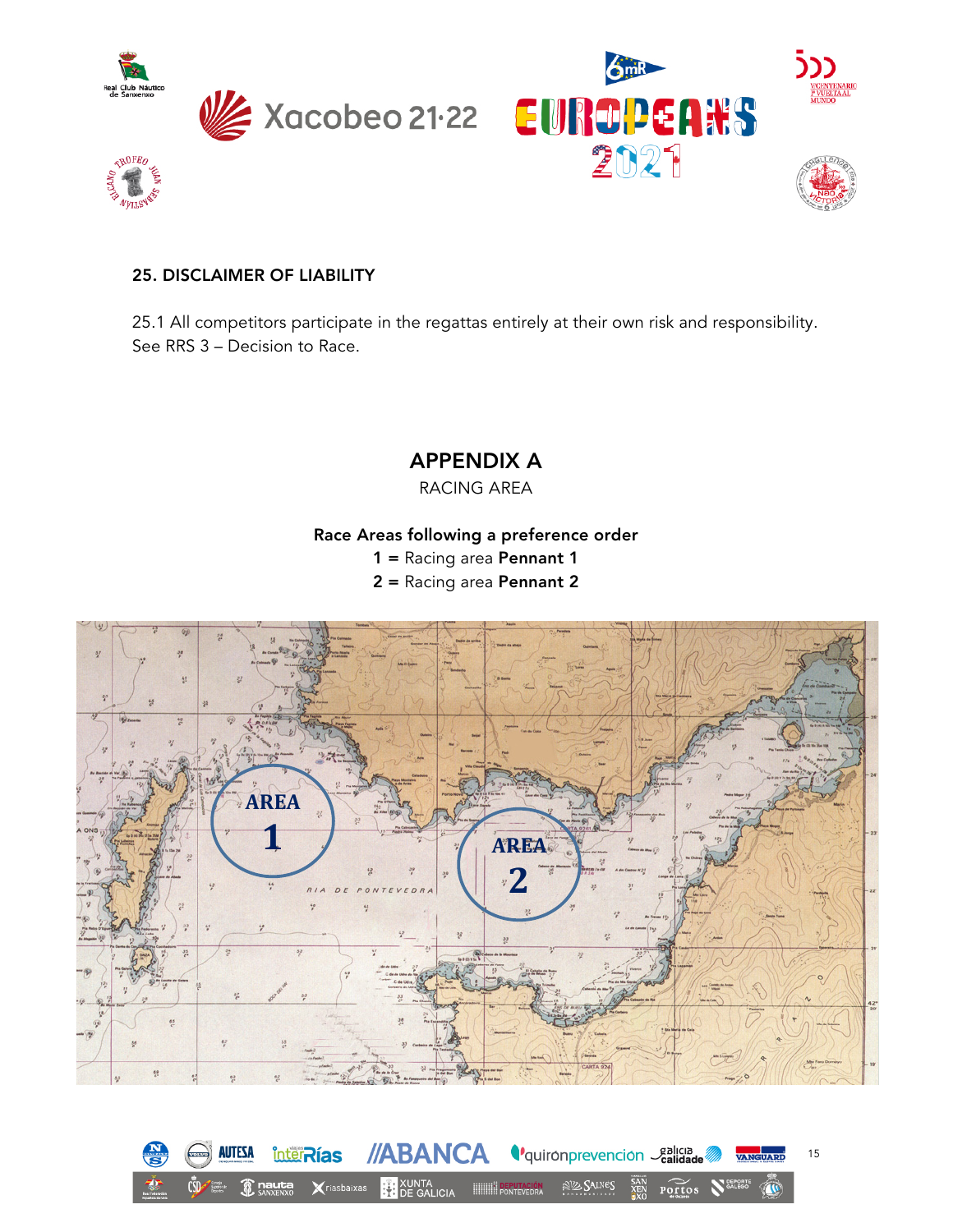

**ROFEO** 

WAITER







**CENTENARIO**<br>VUELTA AL<br>IUNDO

APPENDIX B

RACE COURSE



#### Race Course:

Start - Mark 1 – Mark 2 - Mark 3S/3P (Gate) - Mark 1 – Mark 2 - Finish Marks 1, 2 & 3P shall be left to port Mark 3S shall be left to starboard